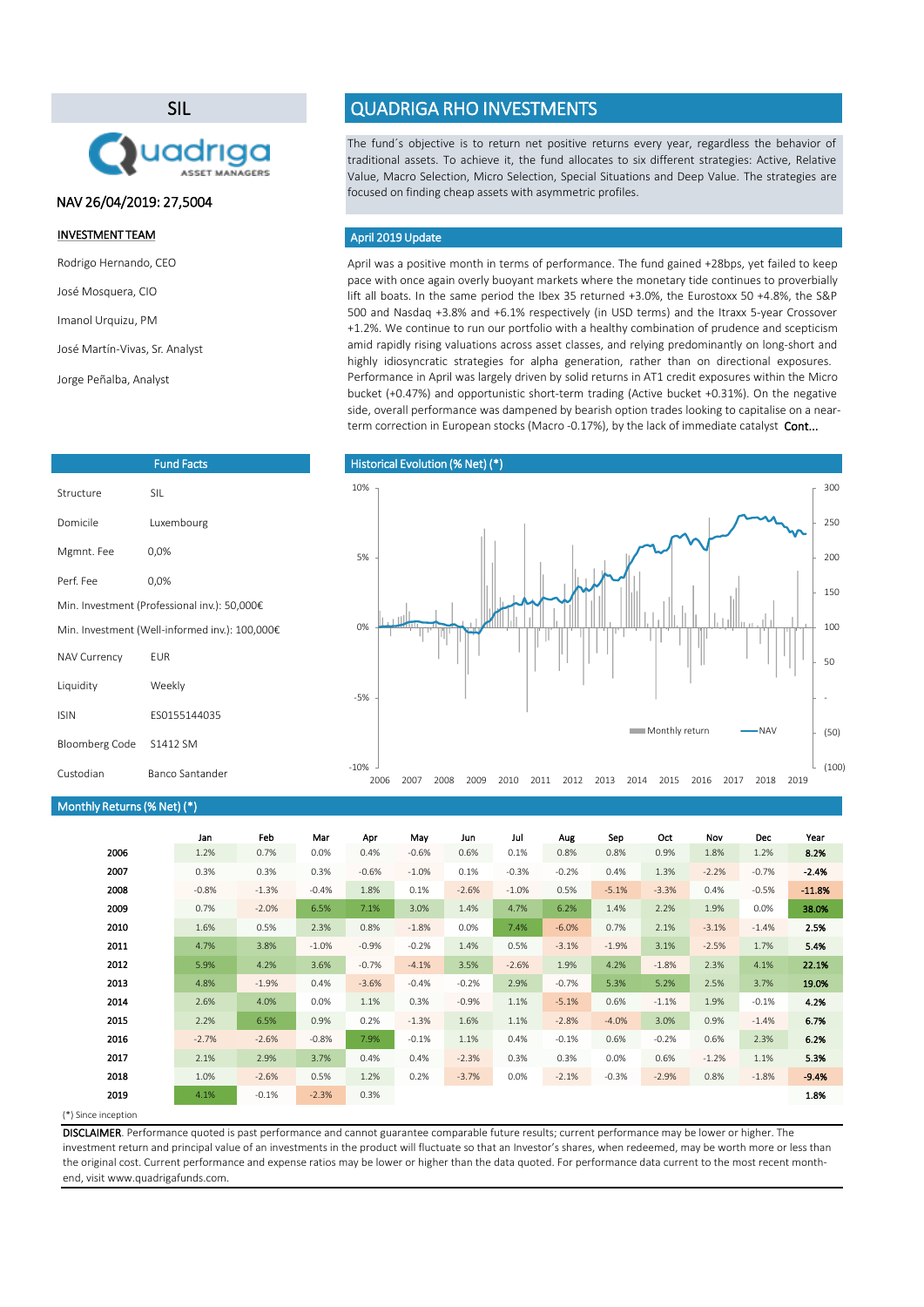#### (\*) Since inception

| $\sim$ parature increased the contract of $\sim$ |         |                       |                 |                   |         |                 |  |
|--------------------------------------------------|---------|-----------------------|-----------------|-------------------|---------|-----------------|--|
|                                                  |         | <b>RETURNS (CAGR)</b> |                 | <b>VOLATILITY</b> |         |                 |  |
|                                                  | 5 years | 3 years               | Since inception | 5 years           | 3 years | Since inception |  |
| Rho Investments                                  | 1.17%   | 0.63%                 | 6.50%           | 8.02%             | 6.35%   | 8.72%           |  |
| Stoxx 600                                        | 2.59%   | 3.98%                 | 1.90%           | 11.99%            | 10.27%  | 14.25%          |  |
| Iboxx Eur Corporate                              | 2.32%   | 0.79%                 | 3.64%           | 2.59%             | 2.40%   | 3.79%           |  |

| German Govt. Bond Future      | $-87.40%$ |
|-------------------------------|-----------|
| NATLA Collateralised Loan     | 9.41%     |
| Dec 19 3050 Eurostoxx puts    | $-8.28%$  |
| BNP Legacy UT2 capital \$ FRN | 7.48%     |
| Long S&P - Short Nasdaq       | 5.95%     |

| <b>Returns (% Net)</b> |       |
|------------------------|-------|
| 2019                   | 1.84% |
| $CAGR*$                | 6.50% |
| April 2019             | 0.28% |

| <b>Risk/Return</b> |       |
|--------------------|-------|
| Volatility*        | 8.72% |
| Sharpe Ratio*      | 0.75  |
| Sortino Ratio      | 1.02  |
| Parametric VaR 1-d | 1.28% |

| Gross                            | 259.64%   |
|----------------------------------|-----------|
| <b>Net</b>                       | $-14.98%$ |
| % of Gross Exposure per Strategy |           |
|                                  |           |
| Active                           | 46.34%    |
| Relative value                   | 11.47%    |
| Macro                            | 1.49%     |
| Micro                            | 12.30%    |
| <b>Special Situations</b>        | 9.77%     |
| Deep Value                       | 2.21%     |
| Hedges                           | 5.68%     |
| Liquidity                        | 10.74%    |
|                                  |           |

DISCLAIMER. Performance quoted is past performance and cannot guarantee comparable future results; current performance may be lower or higher. The investment return and principal value of an investments in the product will fluctuate so that an Investor's shares, when redeemed, may be worth more or less than the original cost. Current performance and expense ratios may be lower or higher than the data quoted. For performance data current to the most recent monthend, visit www.quadrigafunds.com.

### Top Five Positions

Risk Concentration and Distribution Metrics

### Performance attribution across strategies (% Net)\*

### Comparative Risk / Return

% Exposure









#### **Number of positions per strategy**



#### **Parametric**